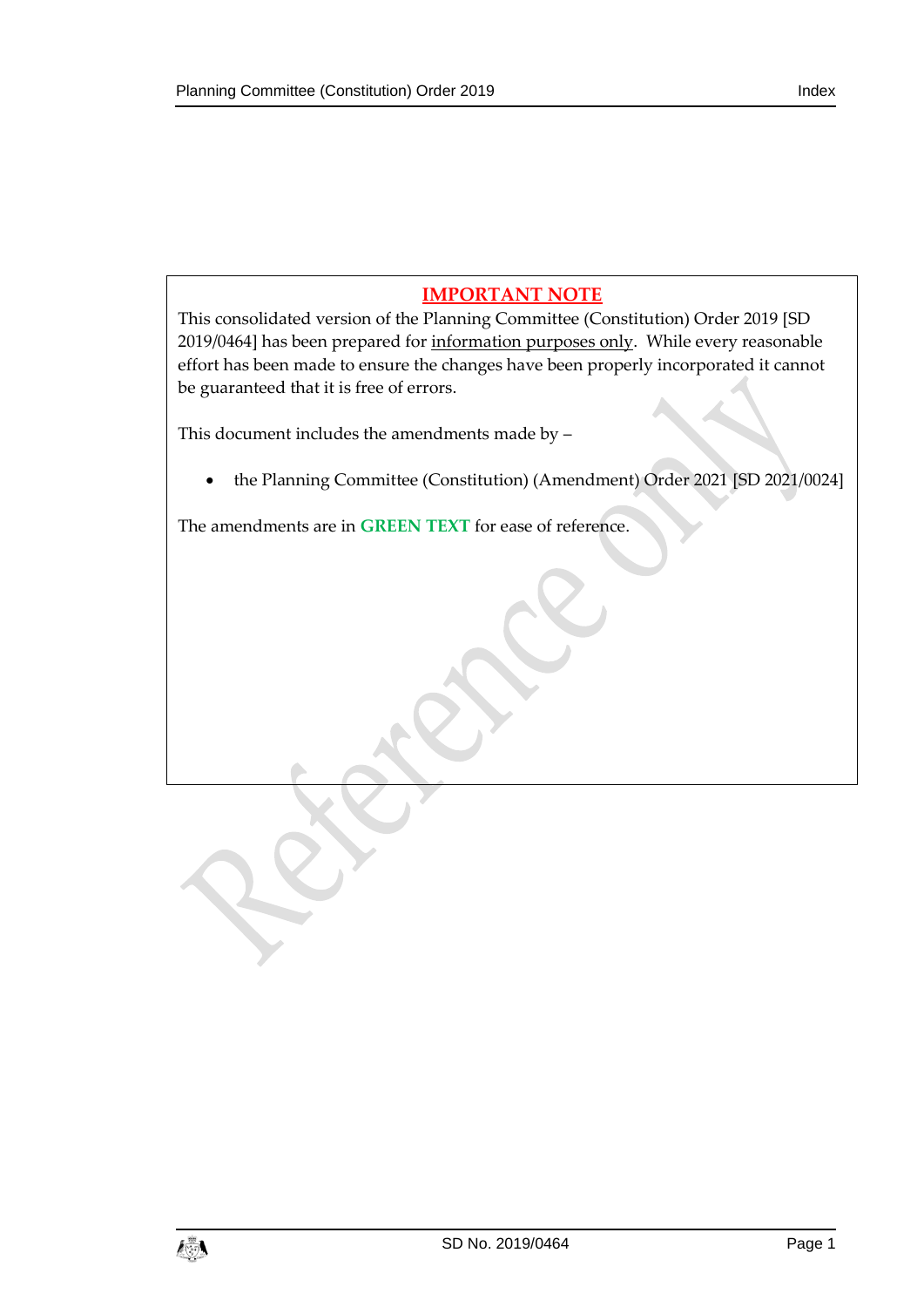



# PLANNING COMMITTEE (CONSTITUTION) ORDER 2019

| Index                           |                                                                                                                                                                                                                                                                                                                                                             |           |
|---------------------------------|-------------------------------------------------------------------------------------------------------------------------------------------------------------------------------------------------------------------------------------------------------------------------------------------------------------------------------------------------------------|-----------|
| Article<br>PART 1- INTRODUCTORY |                                                                                                                                                                                                                                                                                                                                                             | Page<br>5 |
|                                 |                                                                                                                                                                                                                                                                                                                                                             |           |
| $\overline{2}$                  |                                                                                                                                                                                                                                                                                                                                                             |           |
| 3                               |                                                                                                                                                                                                                                                                                                                                                             |           |
|                                 | <b>PART 2 - CONSTITUTION OF THE COMMITTEE</b>                                                                                                                                                                                                                                                                                                               | 6         |
| 4                               |                                                                                                                                                                                                                                                                                                                                                             |           |
|                                 |                                                                                                                                                                                                                                                                                                                                                             |           |
|                                 | <b>PART 3 - LAY MEMBERS</b><br>$\frac{3 - LAT MEMBEKS}{7}$                                                                                                                                                                                                                                                                                                  | 7         |
| 5                               |                                                                                                                                                                                                                                                                                                                                                             |           |
| 6                               |                                                                                                                                                                                                                                                                                                                                                             |           |
| 7                               |                                                                                                                                                                                                                                                                                                                                                             |           |
| 8                               |                                                                                                                                                                                                                                                                                                                                                             |           |
|                                 | <b>PART 4 - CHAIR</b><br>$\overline{y}$ and $\overline{y}$ and $\overline{y}$ and $\overline{y}$ and $\overline{y}$ and $\overline{y}$ and $\overline{y}$ and $\overline{y}$ and $\overline{y}$ and $\overline{y}$ and $\overline{y}$ and $\overline{y}$ and $\overline{y}$ and $\overline{y}$ and $\overline{y}$ and $\overline{y}$ and $\overline{y}$ and | 7         |
| 9                               | Appointing body                                                                                                                                                                                                                                                                                                                                             |           |
| 10                              |                                                                                                                                                                                                                                                                                                                                                             |           |
| 11                              |                                                                                                                                                                                                                                                                                                                                                             |           |
| 12                              |                                                                                                                                                                                                                                                                                                                                                             |           |
| 13                              |                                                                                                                                                                                                                                                                                                                                                             |           |
|                                 | PART 5 - FUNCTIONS OF THE COMMITTEE                                                                                                                                                                                                                                                                                                                         | 8         |
| 14                              |                                                                                                                                                                                                                                                                                                                                                             |           |
|                                 | Determination of Applications                                                                                                                                                                                                                                                                                                                               | 9         |
| 15                              |                                                                                                                                                                                                                                                                                                                                                             | 9         |
|                                 | <b>PART 6 - PROCEEDINGS OF THE COMMITTEE</b>                                                                                                                                                                                                                                                                                                                | 9         |
| 16                              |                                                                                                                                                                                                                                                                                                                                                             |           |
| 17                              |                                                                                                                                                                                                                                                                                                                                                             |           |
| 18                              |                                                                                                                                                                                                                                                                                                                                                             |           |
| 19                              |                                                                                                                                                                                                                                                                                                                                                             |           |

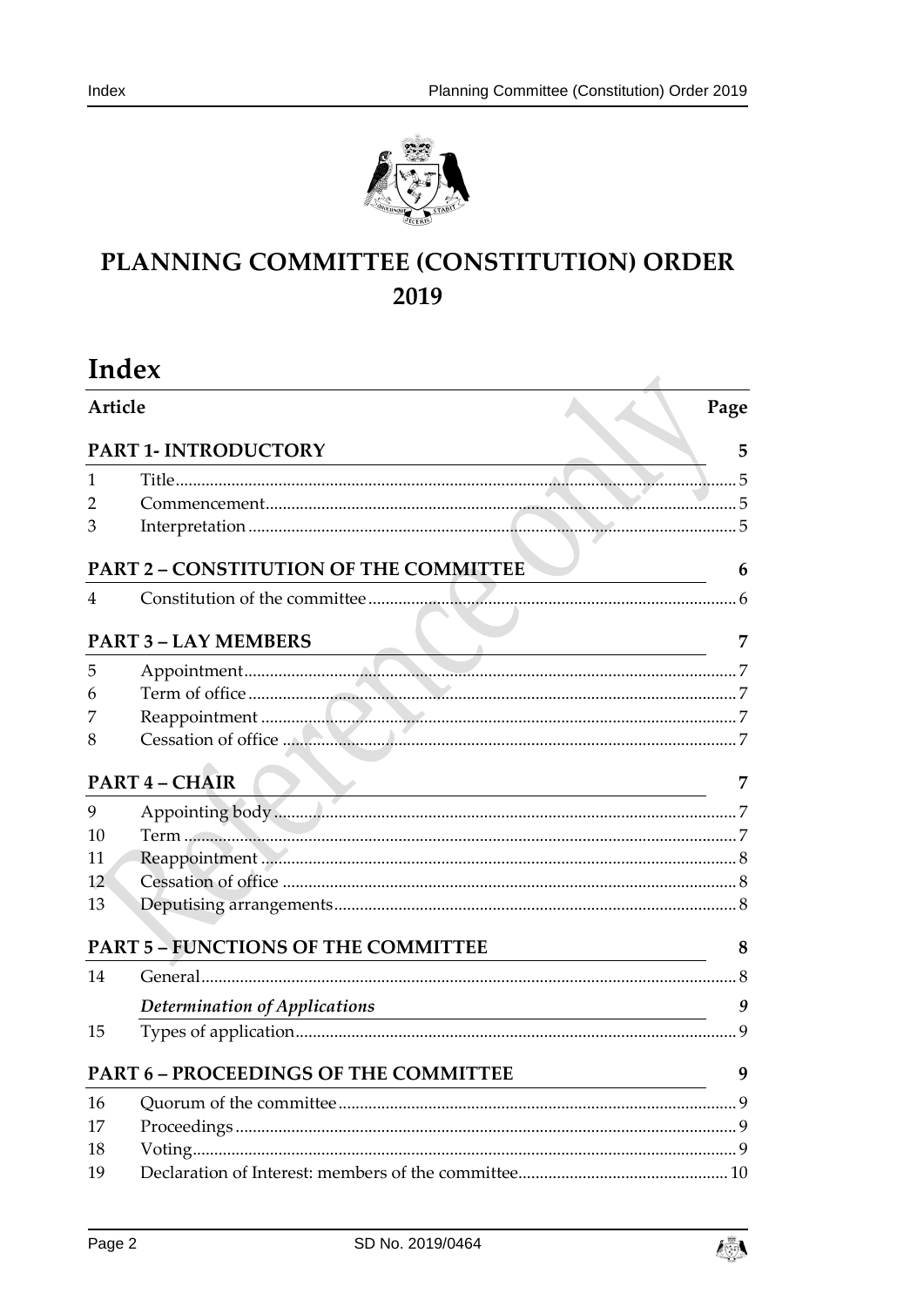| 20 | Declaration of Interest: officers of the Planning and Building Control |  |
|----|------------------------------------------------------------------------|--|
|    |                                                                        |  |
| 21 |                                                                        |  |
| 22 |                                                                        |  |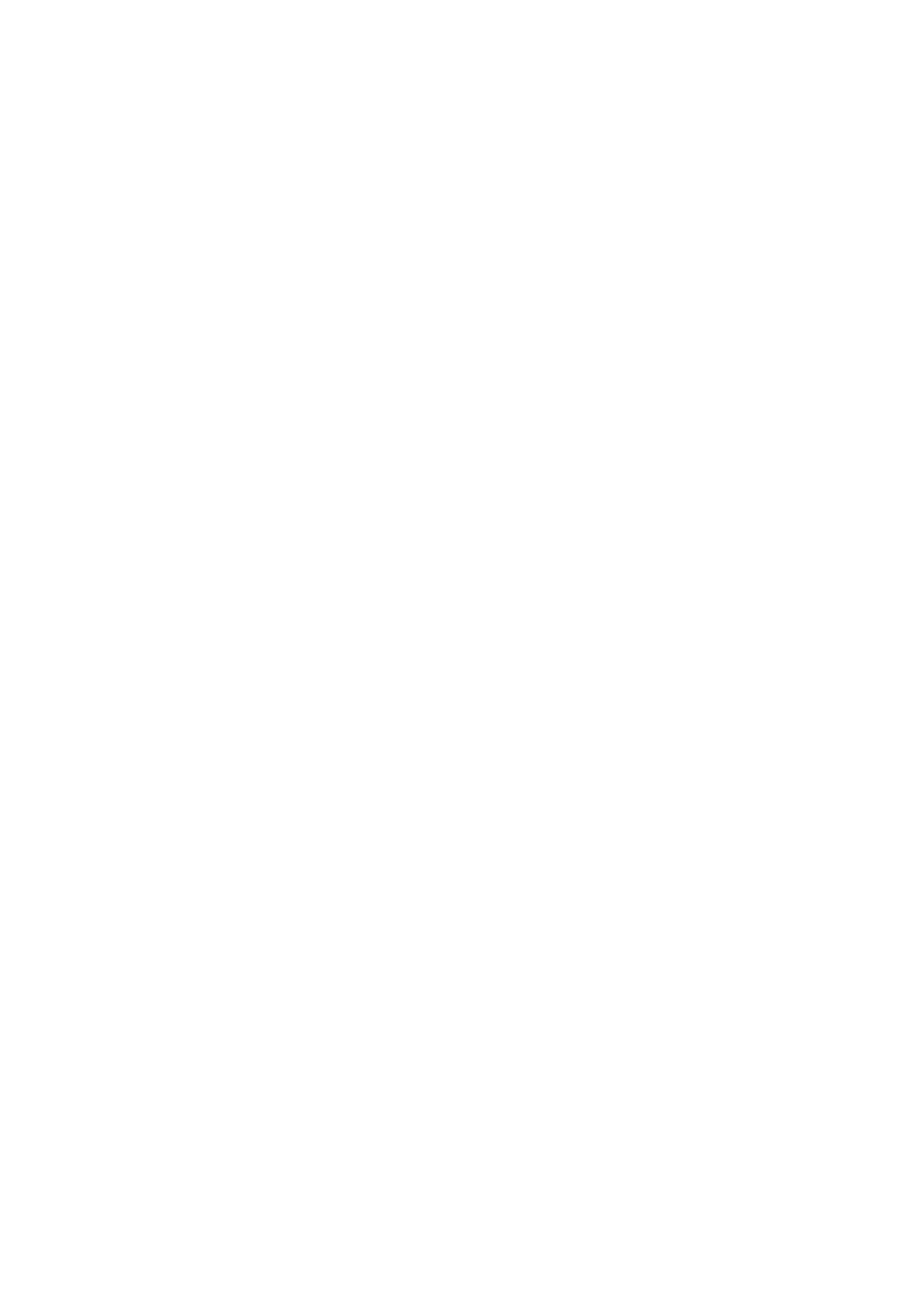Statutory Document No. 2019/0464



*Town and Country Planning Act 1999*

# **PLANNING COMMITTEE (CONSTITUTION) ORDER 2019**

*Laid before Tynwald: 10 December 2019 Coming into Operation: 1 February 2020*

<span id="page-4-0"></span>The Council of Ministers makes the following Order under section 39C of the Town and Country Planning Act 1999.

# **PART 1- INTRODUCTORY**

#### <span id="page-4-1"></span>**1 Title**

This Order is the Planning Committee (Constitution) Order 2019.

#### <span id="page-4-2"></span>**2 Commencement**

This Order comes into operation on 1 February 2020.

## <span id="page-4-3"></span>**3 Interpretation**

 $(1)^1$ In this Order —

**"Act"** means the Town and Country Planning Act 1999;

- **"chair"** means the chair of the committee appointed under article 9 or, as the case may be, the person referred to in article 4(3);
- **"committee"** means the planning committee constituted under article 4 in accordance with section 39C(1) of the Act;
- **"lay member"** means a lay member of the committee appointed under article 5 or, as the case may be, a person referred to in article 4(2);
- **"member"** means (unless otherwise specified) the chair or a lay member of the committee.
- (2) In this Order
	- (a) a reference to a meeting being "held in public" includes a meeting which is held in such a way that the public may by electronic means listen to it;

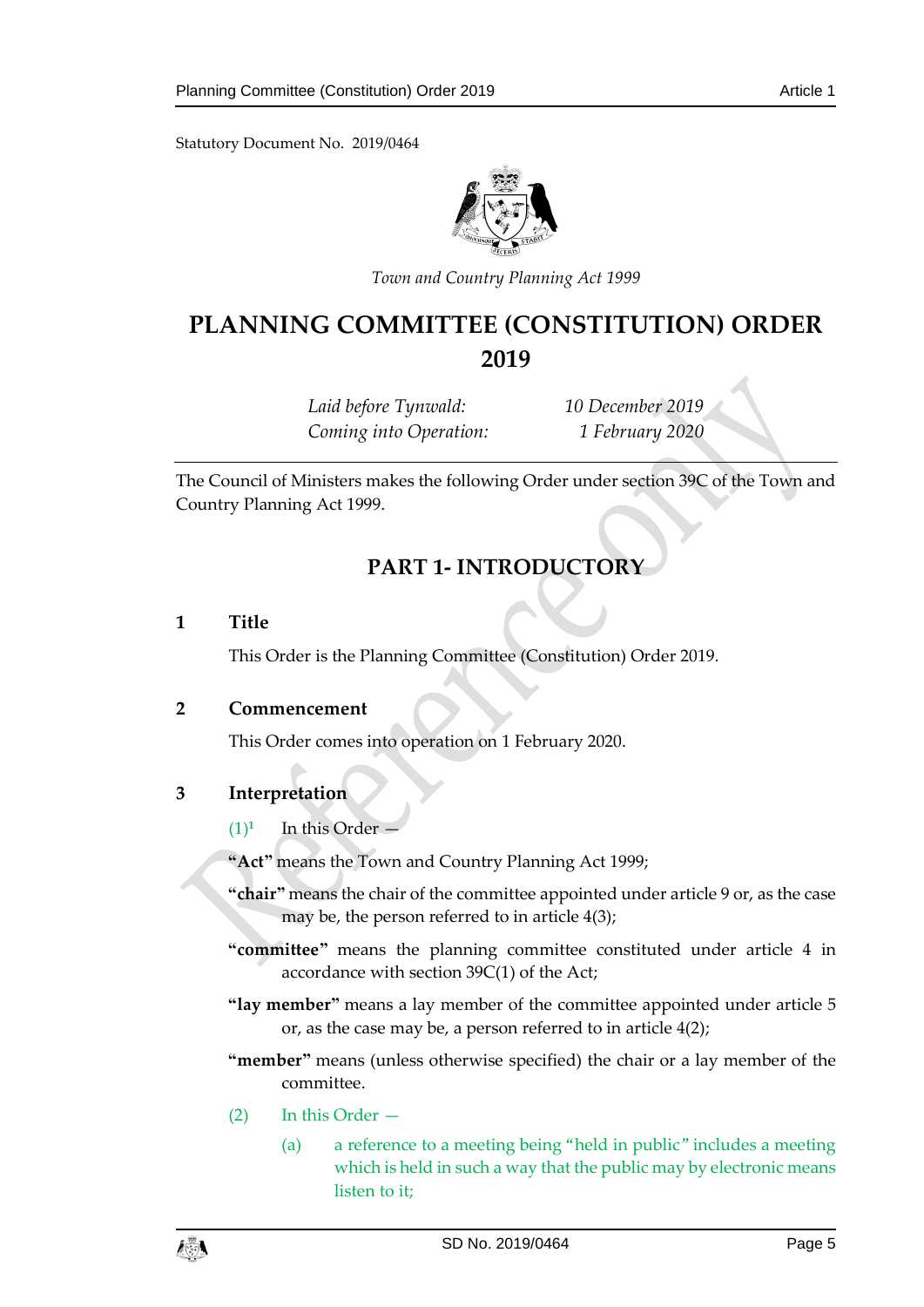- (b) "leave the meeting", with regard to a meeting held by electronic means, means disconnect from the meeting;
- (c) "meet" and "meeting" include
	- (i) meeting in such a way; and
	- (ii) a meeting which is conducted in such a way,

that those who are not present together at the same place may by electronic means participate in it;

- (d) a reference to making "oral" representations or declaring an interest "orally" include making the representation or declaration orally by electronic means; and
- (e) "present", with regard to a meeting, includes participating in the meeting by electronic means. **<sup>2</sup>**

# <span id="page-5-0"></span>**PART 2 – CONSTITUTION OF THE COMMITTEE**

#### <span id="page-5-1"></span>**4 Constitution of the committee**

- $(1)$  The committee shall consist of
	- (a) a chair, and
	- (b) 6 lay members.
- (2) The first 6 lay members of the committee shall be those persons who were the lay members of the old planning committee<sup>1</sup> immediately before this Order comes into operation.
- (3) The first chair of the committee shall be the person who was the chair of the old planning committee immediately before this Order comes into operation.
- (4) Subject to Part 3, a person referred to in paragraph (2) continues as a lay member of the committee for the remainder of their term of appointment as a lay member of the old planning committee.
- (5) Subject to Part 4, a person referred to in paragraph (3) continues as chair of the committee for the remainder of their term of appointment as chair of the old planning committee.

-



<sup>1</sup> Section 39B of the Town and Country Planning Act 1999 defines the "old planning committee" as the body of persons known as the "Planning Committee" to which certain functions of the Department under the Act and any orders or regulations made under it were delegated immediately before the enactment of the Town and Country Planning (Amendment) Act 2019.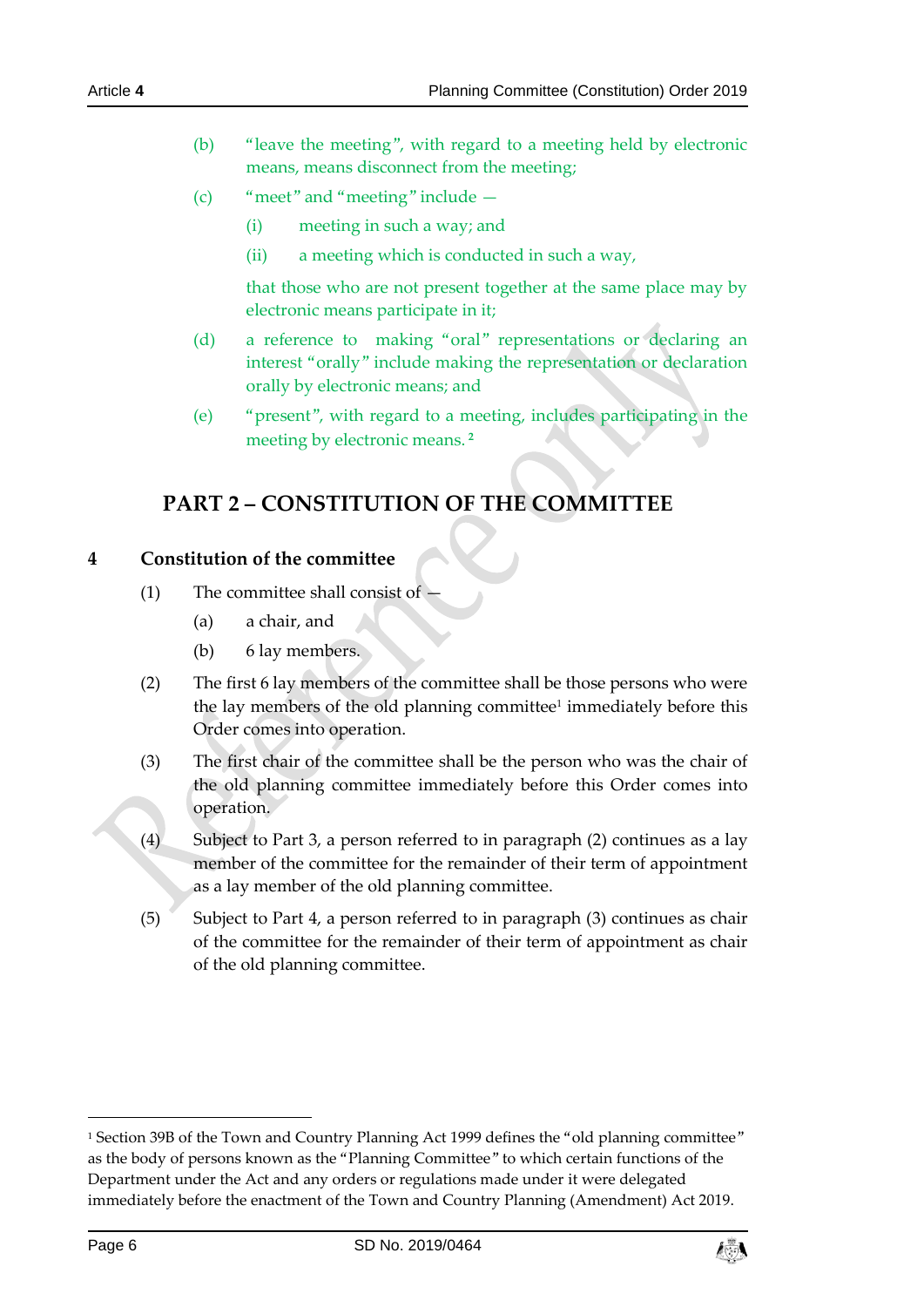# **PART 3 – LAY MEMBERS**

# <span id="page-6-1"></span><span id="page-6-0"></span>**5 Appointment**

A lay member shall be appointed by the Council of Ministers.

# <span id="page-6-2"></span>**6 Term of office**

A lay member shall hold office for a term of 5 years.

## <span id="page-6-3"></span>**7 Reappointment**

A lay member may, upon the expiry of that member's term of office, be reappointed for a further term of 5 years.

## <span id="page-6-4"></span>**8 Cessation of office**

- (1) A lay member shall cease to hold office if  $-$ 
	- (a) the member resigns, which a member may do at any time, by a notice in writing to the Department<sup>2</sup>, or
	- (b) the member's term of office is terminated by the Department by 4 weeks' notice in writing.
- <span id="page-6-5"></span>(2) The notice referred to in paragraph (1)(b) must give the reasons for the termination.

# **PART 4 – CHAIR**

## <span id="page-6-6"></span>**9 Appointing body**

- (1) The Council of Ministers shall appoint one of the persons specified in paragraph (2) to be the chair of the committee.
- $(2)$  Those persons are  $-$ 
	- (a) the Department's member for Planning (howsoever described), or
	- (b) a member of the House of Keys or a member of the Legislative Council other than the Minister for the Department.

## <span id="page-6-7"></span>**10 Term**

The chair shall hold office for a term of 5 years.

<sup>2</sup> "Department" means the Department of Environment, Food and Agriculture (see section 45 of the Town and Country Planning Act 1999).



1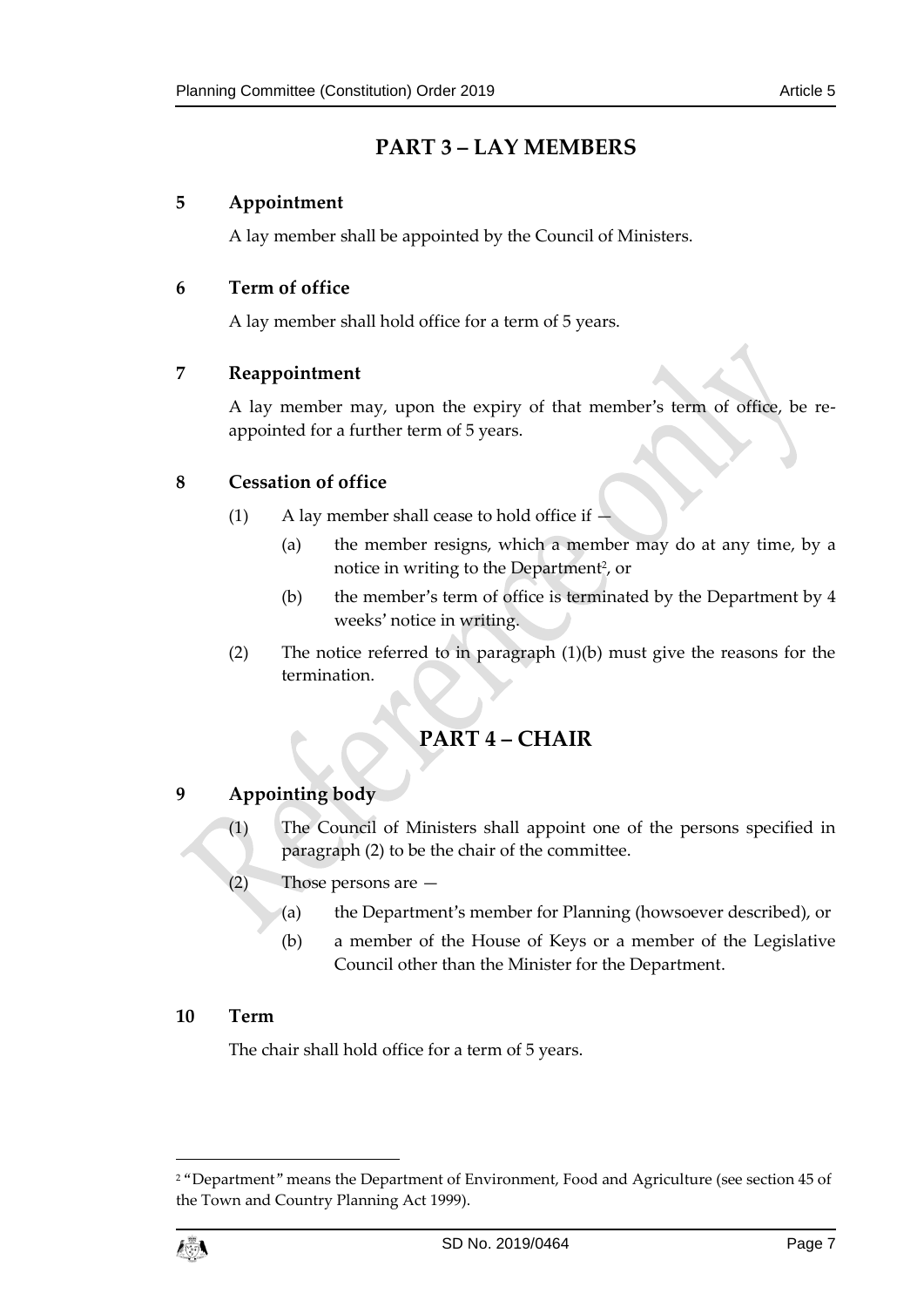#### <span id="page-7-0"></span>**11 Reappointment**

The person holding the office of chair may be reappointed to that office upon the expiry of the term referred to in article 10.

#### <span id="page-7-1"></span>**12 Cessation of office**

- (1) The chair shall cease to hold office if  $-$ 
	- (a) the chair resigns, which the chair may do at any time, by a notice in writing to the Department, or
	- (b) the chair's term of office is terminated by the Department by 4 weeks' notice in writing.
- (2) The notice referred to in paragraph (1)(b) must give the reasons for the termination.

#### <span id="page-7-2"></span>**13 Deputising arrangements**

(1) If for any reason the chair is absent from all, or part of, a meeting of the committee, the lay members who are present at that meeting shall nominate one of their number to serve as chair at that meeting.

This is subject to paragraph (2).

- $(2)$  If, for any reason  $-$ 
	- (a) the committee is on notice that the chair is likely to be absent for more than one meeting of the committee, or
	- (b) the office of chair is vacant,

the Council of Ministers may nominate a deputy chair to serve as chair during the absence or unavailability of the chair or the vacancy.

- (3) The Council of Ministers may nominate any of the following to be deputy chair —
	- (a) a lay member of the committee, or
	- (b) a member of the House of Keys or a member of the Legislative Council other than the Minister for the Department.

# **PART 5 – FUNCTIONS OF THE COMMITTEE**

#### <span id="page-7-4"></span><span id="page-7-3"></span>**14 General**

The committee shall have the functions specified in this Part.

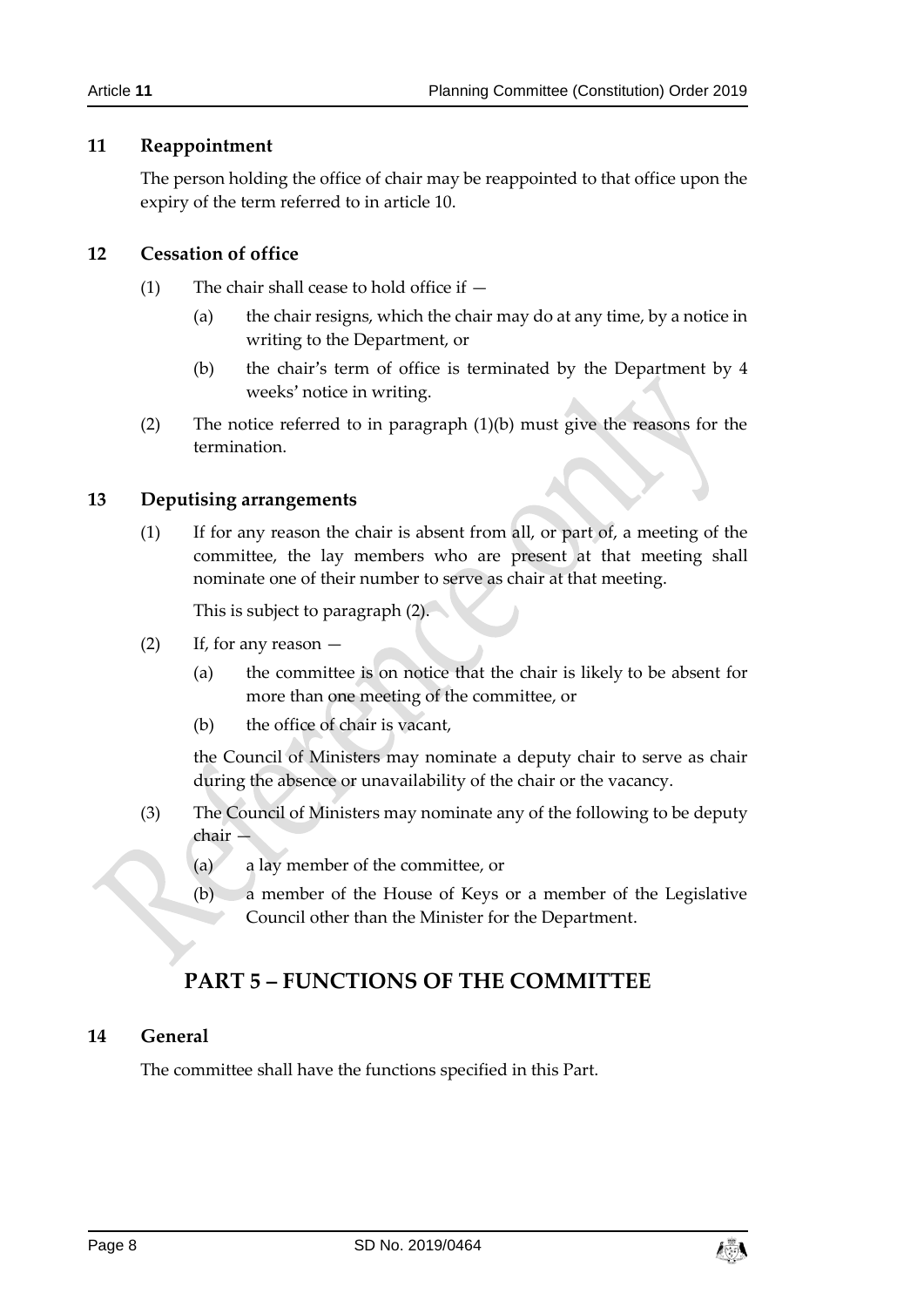# *Determination of Applications*

# <span id="page-8-1"></span><span id="page-8-0"></span>**15 Types of application**

The committee must, in accordance with standing orders published under article 22, determine an application under the following provisions of the Act —

- (a) section  $10(1)$  (application for planning approval);
- (b) section 10(3) (insofar as the application is for the variation of a condition);
- (c) section  $10(6)(d)$  (reserved matters);
- (d) section 15 (control of works affecting registered building);
- (e) section 19(3) (demolition in conservation area);
- (f) section 22(2)(b) (applications relating to the display of advertisements);
- (g) paragraph 3 of Schedule 3 (insofar as the application is for the variation of a condition of registered building consent).

# <span id="page-8-2"></span>**PART 6 – PROCEEDINGS OF THE COMMITTEE**

#### <span id="page-8-3"></span>**16 Quorum of the committee**

The quorum of the committee shall be 3.

#### <span id="page-8-4"></span>**17 Proceedings**

- (1) The committee must meet no less frequently than every 6 weeks.
- (2) Meetings of the committee must be held in public.
- (3) The proceedings of a meeting of the committee must be minuted.
- (4) The following must be published, and may be published electronically
	- (a) the agendas of meetings;
		- (b) the minutes of meetings;
	- (c) reports presented to or considered by the committee;
	- (d) reports compiled by the committee.

## <span id="page-8-5"></span>**18 Voting**

- (1) Every application of a type referred to in article 15 for consideration before the committee must be decided by a majority of the votes of the members present and voting on that application.
- (2) In the case of an equality of votes, the chair, or the person nominated to act as chair in the chair's absence, presiding at the meeting or for the relevant item, shall have a second or casting vote.

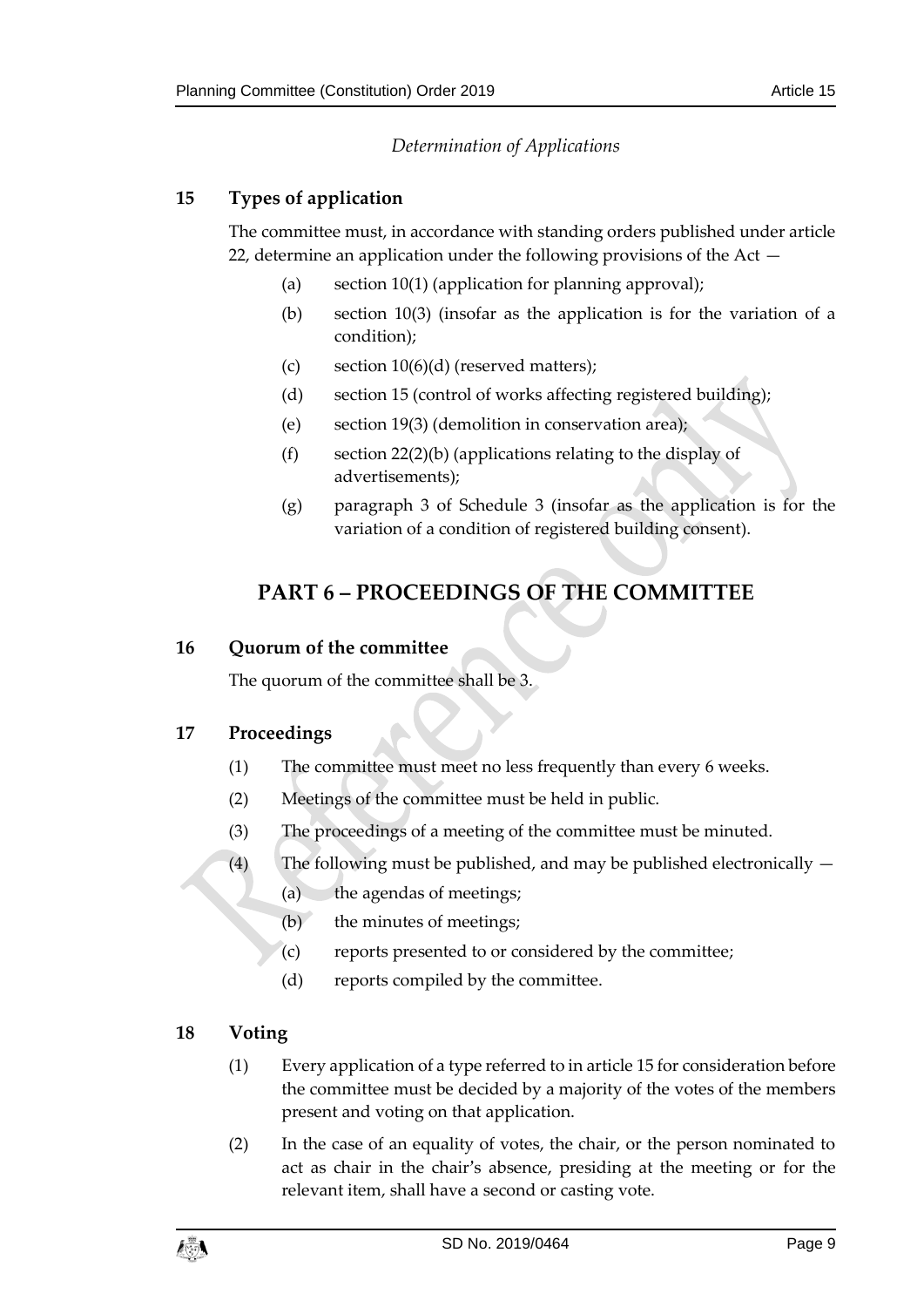- (3) A member of the committee may abstain from voting on an application only where that member has not visited the site and accordingly considers that he does not have sufficient knowledge of the site, or the proposal, to vote.
- (4) This article is subject to article 19.

#### <span id="page-9-0"></span>**19 Declaration of Interest: members of the committee**

- (1) A member of the committee must declare any interest that member has in any item of business to be considered by the committee (including an application referred to in article 15) and must not act or vote in relation to any such item.
- (2) A member may declare an interest orally or in writing, before or during any meeting of the committee and that declaration must declare the nature and extent of the interest.
- (3) Where a member has declared an interest that member
	- (a) may, where that member is the applicant or has made written representations, make oral representations to the committee in accordance with any relevant provision of Standing Orders published under article 22;
	- (b) must, subject to sub-paragraph (a), for the duration of the determination of the item of business in respect of which the member has declared an interest, leave the meeting.
- (4) If the chair declares an interest in any planning application referred to in article 15, the chair  $-$ 
	- (a) may, where the chair is the applicant or has made written representations, make oral representations to the committee in accordance with any relevant provision of Standing Orders published under article 22;
	- (b) must, subject to sub-paragraph (a), for the duration of the determination of the item of business in respect of which the chair has declared an interest, leave the meeting.
- (5) Where paragraph (4) applies, the members shall nominate one of their number to act as chair for the consideration of that item of business only.
- (6) If a declaration of interest under this article proves to be, or becomes, inaccurate or incomplete, a further declaration must be made.
- (7) An interest for the purposes of this article
	- (a) is an interest of which the member is aware;
	- (b) can be direct or indirect, financial or personal.

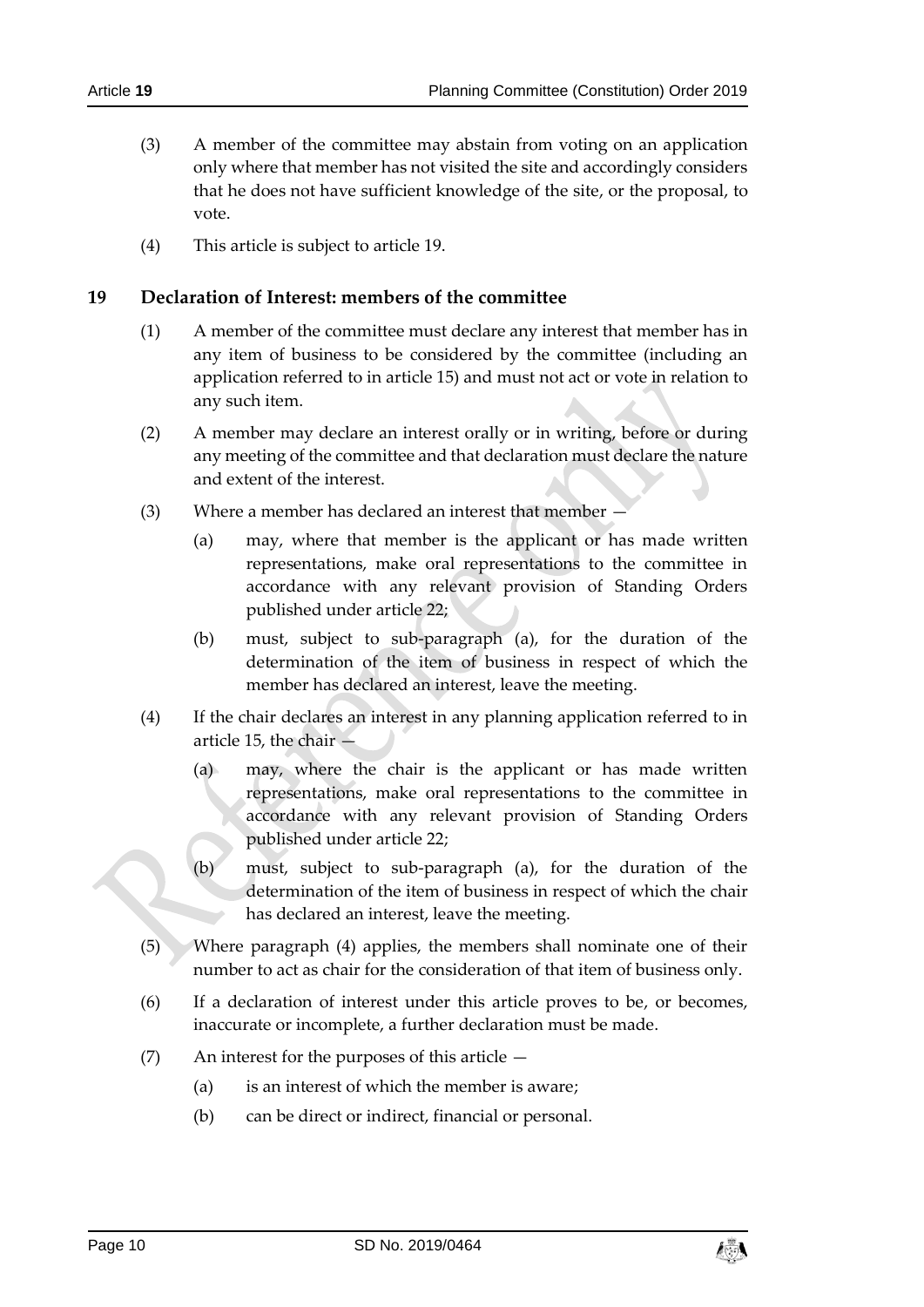# <span id="page-10-0"></span>**20 Declaration of Interest: officers of the Planning and Building Control Directorate**

- (1) An officer of the Planning and Building Control Directorate of the Department (howsoever expressed) must declare any interest that officer has in an application referred to in article 15.
- (2) An officer may declare an interest orally or in writing, before or during any meeting of the committee and that declaration must declare the nature and extent of the interest.
- (3) Where an officer has made a declaration in accordance with paragraph (2), that officer —
	- (a) may, where that officer is the applicant or has made written representations, make oral representations to the committee in accordance with any relevant provision of Standing Orders published under article 22;
	- (b) must, subject to sub-paragraph (a), for the duration of the determination of the item of business in respect of which the officer has declared an interest, leave the meeting.
- (4) If a declaration of interest under this article proves to be, or becomes, inaccurate or incomplete, a further declaration must be made.
- (5) An interest for the purposes of this article
	- (a) is an interest of which the officer is aware, whether as the applicant or an objector to the application;
	- (b) can be direct or indirect, financial or personal.

# <span id="page-10-1"></span>**21 Effect of vacancies etc. on the validity of proceedings**

The validity of any proceedings of the committee shall not be affected by  $-$ 

- (a) any vacancy among members of the committee,
- (b) any defect in the appointment of a member of the committee,
- (c) a lay member whom the Department has removed, or subsequently removes, under article 8(1)(b) having participated in the proceedings, or
- (d) the chair whom the Department has removed, or subsequently removes, under article 12(1)(b) having participated in the proceedings.

## <span id="page-10-2"></span>**22 Standing Orders**

- (1) The Department must publish electronically Standing Orders in respect of the committee.
- (2) Standing Orders must make provision about —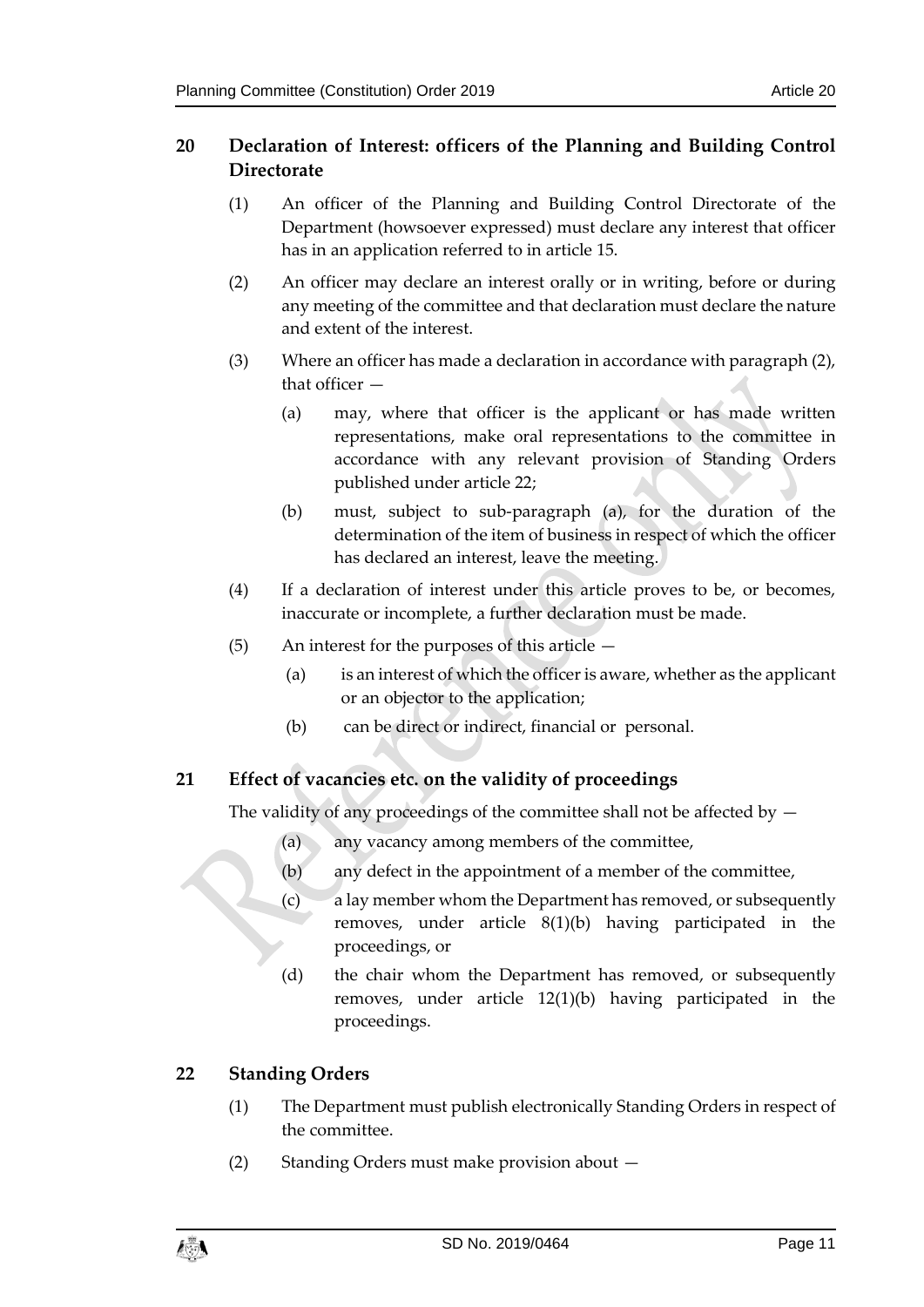- (a) the circumstances in, and conditions subject to, which the committee may determine an application referred to in article 15;
- (b) processes concerning the manner in which applications are brought before, considered or deferred by, the committee;
- (c) the role of planning, and other, officers;
- (d) the making of oral representations and submissions;
- (e) site visits.

**MADE 21ST NOVEMBER 2019**

**W GREENHOW**

*Chief Secretary*